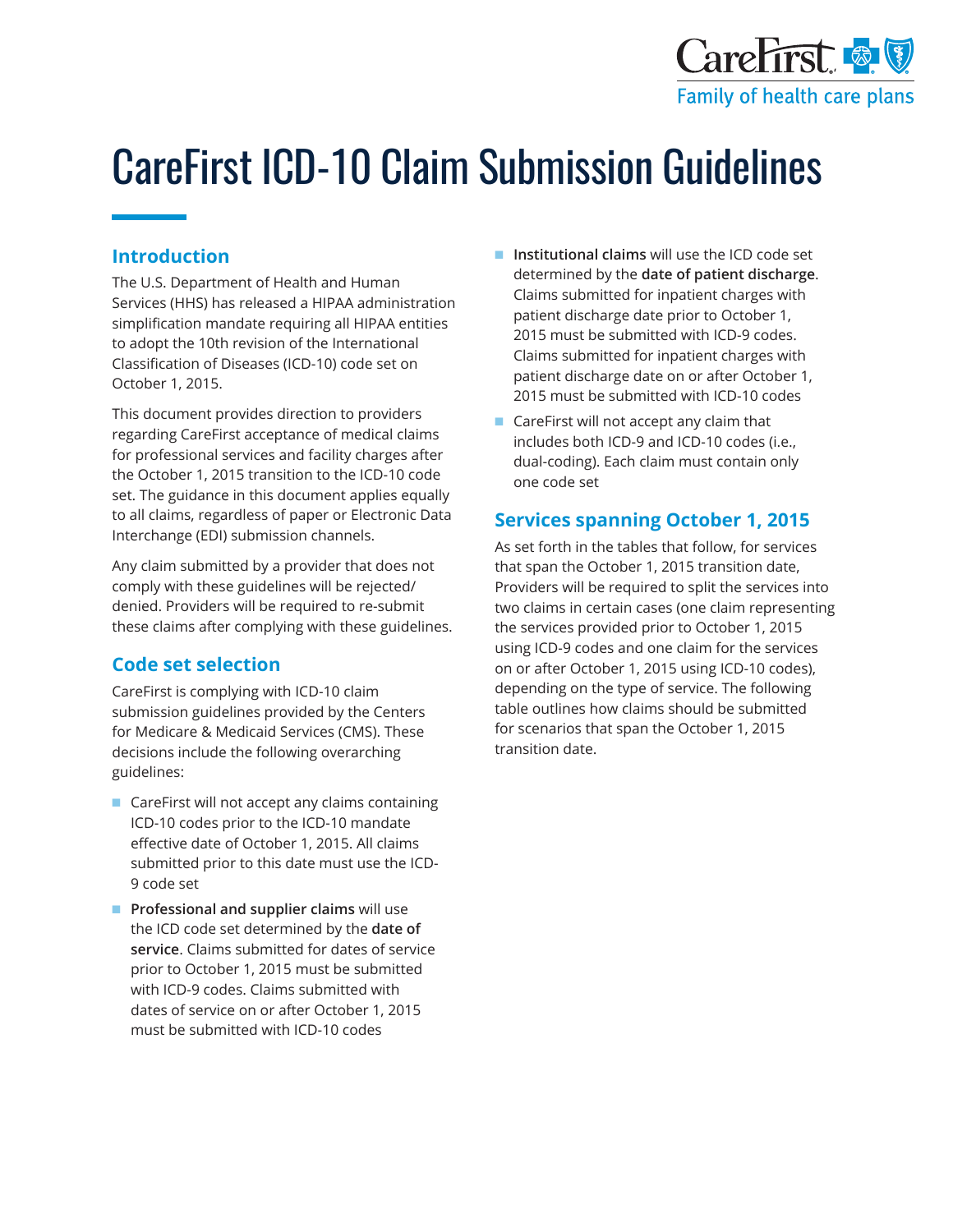| <b>Bill Type</b> | <b>Service</b>                                                    | <b>Claim Submission Guideline</b>                                                                                                                                                                                                                                                                 |
|------------------|-------------------------------------------------------------------|---------------------------------------------------------------------------------------------------------------------------------------------------------------------------------------------------------------------------------------------------------------------------------------------------|
| 11X              | <b>Inpatient Hospitals</b>                                        | <b>Single Claim</b><br>Claims with a discharge and/or through date on or after October 1,<br>2015 consolidate all services into one claim using ICD-10 codes.                                                                                                                                     |
|                  |                                                                   | Note: for interim bills, see the Interim Billing section below.                                                                                                                                                                                                                                   |
| 12X              | Inpatient Part B<br><b>Hospital Services</b>                      | <b>Split Claims</b><br>Providers submit two claims. Services with a date of service through<br>September 30, 2015 are submitted on one claim using the ICD-9 code<br>set. Services with dates of service beginning October 1, 2015 or later<br>are submitted on another claim using ICD-10 codes. |
|                  |                                                                   | Note: for interim bills, see the Interim Billing section below.                                                                                                                                                                                                                                   |
| 13X              | Outpatient<br>Hospital                                            | <b>Split Claims</b><br>Providers submit two claims. Services with a date of service through<br>September 30, 2015 are submitted on one claim using the ICD-9 code<br>set. Services with dates of service beginning October 1, 2015 or later<br>are submitted on another claim using ICD-10 codes. |
|                  |                                                                   | Note: for Emergency Room and Observation Encounters, see the<br>guidance under Single Item Services at the bottom of this list.                                                                                                                                                                   |
| 14X              | Non-patient<br>Laboratory<br>Services                             | <b>Split Claims</b><br>Providers submit two claims. Services with a date of service through<br>September 30, 2015 are submitted on one claim using the ICD-9 code<br>set. Services with dates of service beginning October 1, 2015 or later<br>are submitted on another claim using ICD-10 codes. |
| <b>18X</b>       | <b>Swing Beds</b>                                                 | <b>Single Claim</b><br>Claims with a discharge and/or through date on or after October 1,<br>2015 consolidate all services into one claim using ICD-10 codes.                                                                                                                                     |
| 21X              | <b>Skilled Nursing</b><br>(Inpatient Part A)                      | <b>Single Claim</b><br>Claims with a discharge and/or through date on or after October 1,<br>2015 consolidate all services into one claim using ICD-10 codes.                                                                                                                                     |
| 22X              | <b>Skilled Nursing</b><br><b>Facilities</b><br>(Inpatient Part B) | <b>Split Claims</b><br>Providers submit two claims. Services with a date of service through<br>September 30, 2015 are submitted on one claim using the ICD-9 code<br>set. Services with dates of service beginning October 1, 2015 or later<br>are submitted on another claim using ICD-10 codes. |
| 23X              | <b>Skilled Nursing</b><br><b>Facilities</b><br>(Outpatient)       | <b>Split Claims</b><br>Providers submit two claims. Services with a date of service through<br>September 30, 2015 are submitted on one claim using the ICD-9 code<br>set. Services with dates of service beginning October 1, 2015 or later<br>are submitted on another claim using ICD-10 codes. |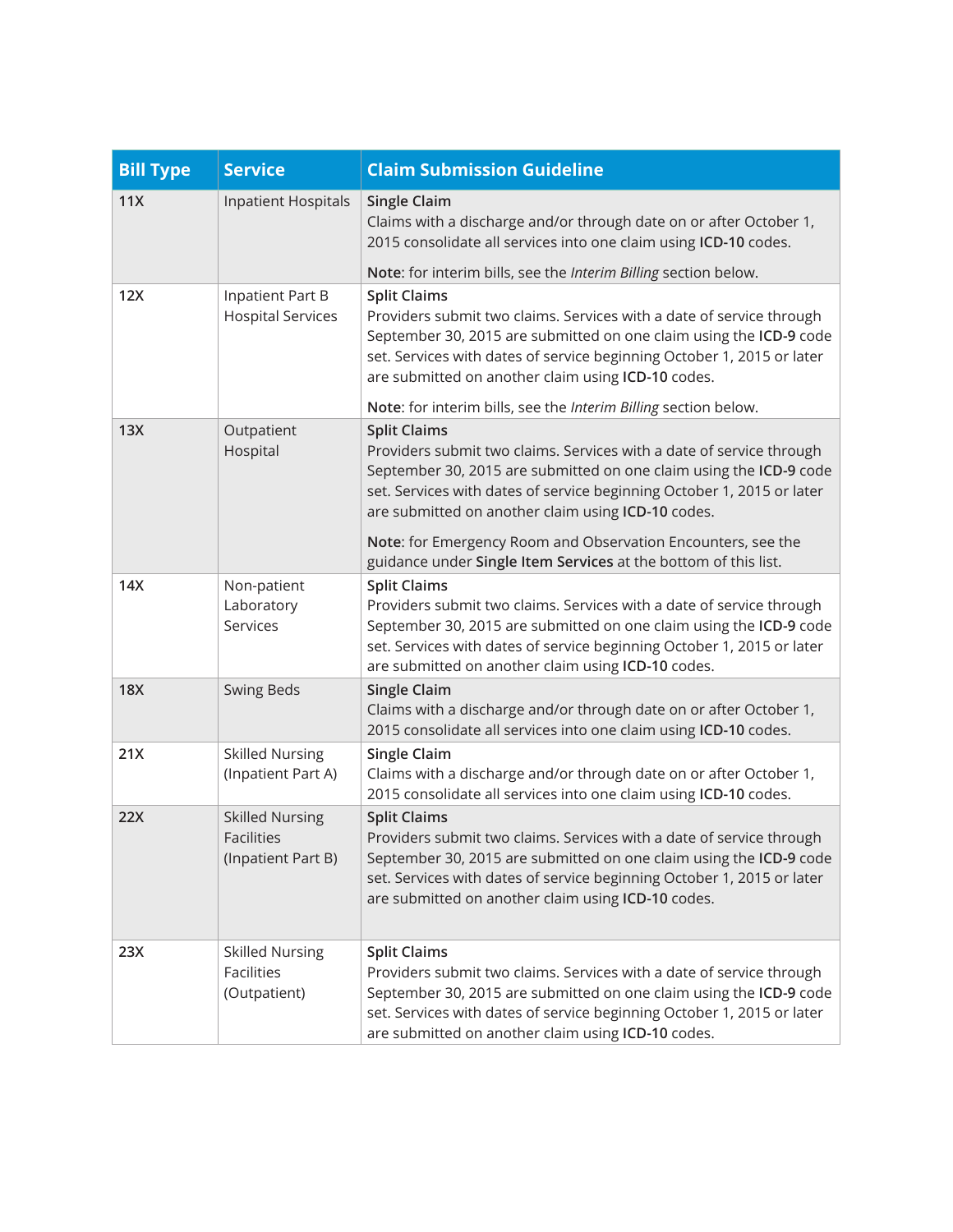| <b>Bill Type</b> | <b>Service</b>                                                | <b>Claim Submission Guideline</b>                                                                                                                                                                                                                                                                 |
|------------------|---------------------------------------------------------------|---------------------------------------------------------------------------------------------------------------------------------------------------------------------------------------------------------------------------------------------------------------------------------------------------|
| 34X              | Home Health<br>(Outpatient)                                   | <b>Split Claims</b><br>Providers submit two claims. Services with a date of service through<br>September 30, 2015 are submitted on one claim using the ICD-9 code<br>set. Services with dates of service beginning October 1, 2015 or later<br>are submitted on another claim using ICD-10 codes. |
| 71X              | <b>Rural Health Clinics</b>                                   | <b>Split Claims</b><br>Providers submit two claims. Services with a date of service through<br>September 30, 2015 are submitted on one claim using the ICD-9 code<br>set. Services with dates of service beginning October 1, 2015 or later<br>are submitted on another claim using ICD-10 codes. |
| 72X              | <b>End Stage Renal</b><br>Disease (ESRD)                      | <b>Split Claims</b><br>Providers submit two claims. Services with a date of service through<br>September 30, 2015 are submitted on one claim using the ICD-9 code<br>set. Services with dates of service beginning October 1, 2015 or later<br>are submitted on another claim using ICD-10 codes. |
| 74X              | <b>Outpatient Therapy</b>                                     | <b>Split Claims</b><br>Providers submit two claims. Services with a date of service through<br>September 30, 2015 are submitted on one claim using the ICD-9 code<br>set. Services with dates of service beginning October 1, 2015 or later<br>are submitted on another claim using ICD-10 codes. |
| 75X              | Comprehensive<br><b>Outpatient Rehab</b><br><b>Facilities</b> | <b>Split Claims</b><br>Providers submit two claims. Services with a date of service through<br>September 30, 2015 are submitted on one claim using the ICD-9 code<br>set. Services with dates of service beginning October 1, 2015 or later<br>are submitted on another claim using ICD-10 codes. |
| 76X              | <b>Community Mental</b><br><b>Health Clinics</b>              | <b>Split Claims</b><br>Providers submit two claims. Services with a date of service through<br>September 30, 2015 are submitted on one claim using the ICD-9 code<br>set. Services with dates of service beginning October 1, 2015 or later<br>are submitted on another claim using ICD-10 codes. |
| 77X              | Federally Qualified<br><b>Health Clinics</b>                  | <b>Split Claims</b><br>Providers submit two claims. Services with a date of service through<br>September 30, 2015 are submitted on one claim using the ICD-9 code<br>set. Services with dates of service beginning October 1, 2015 or later<br>are submitted on another claim using ICD-10 codes. |
| 81X              | Hospice-Hospital                                              | <b>Split Claims</b><br>Providers submit two claims. Services with a date of service through<br>September 30, 2015 are submitted on one claim using the ICD-9 code<br>set. Services with dates of service beginning October 1, 2015 or later<br>are submitted on another claim using ICD-10 codes. |
| 82X              | Hospice-<br>Non Hospital                                      | <b>Split Claims</b><br>Providers submit two claims. Services with a date of service through<br>September 30, 2015 are submitted on one claim using the ICD-9 code<br>set. Services with dates of service beginning October 1, 2015 or later<br>are submitted on another claim using ICD-10 codes. |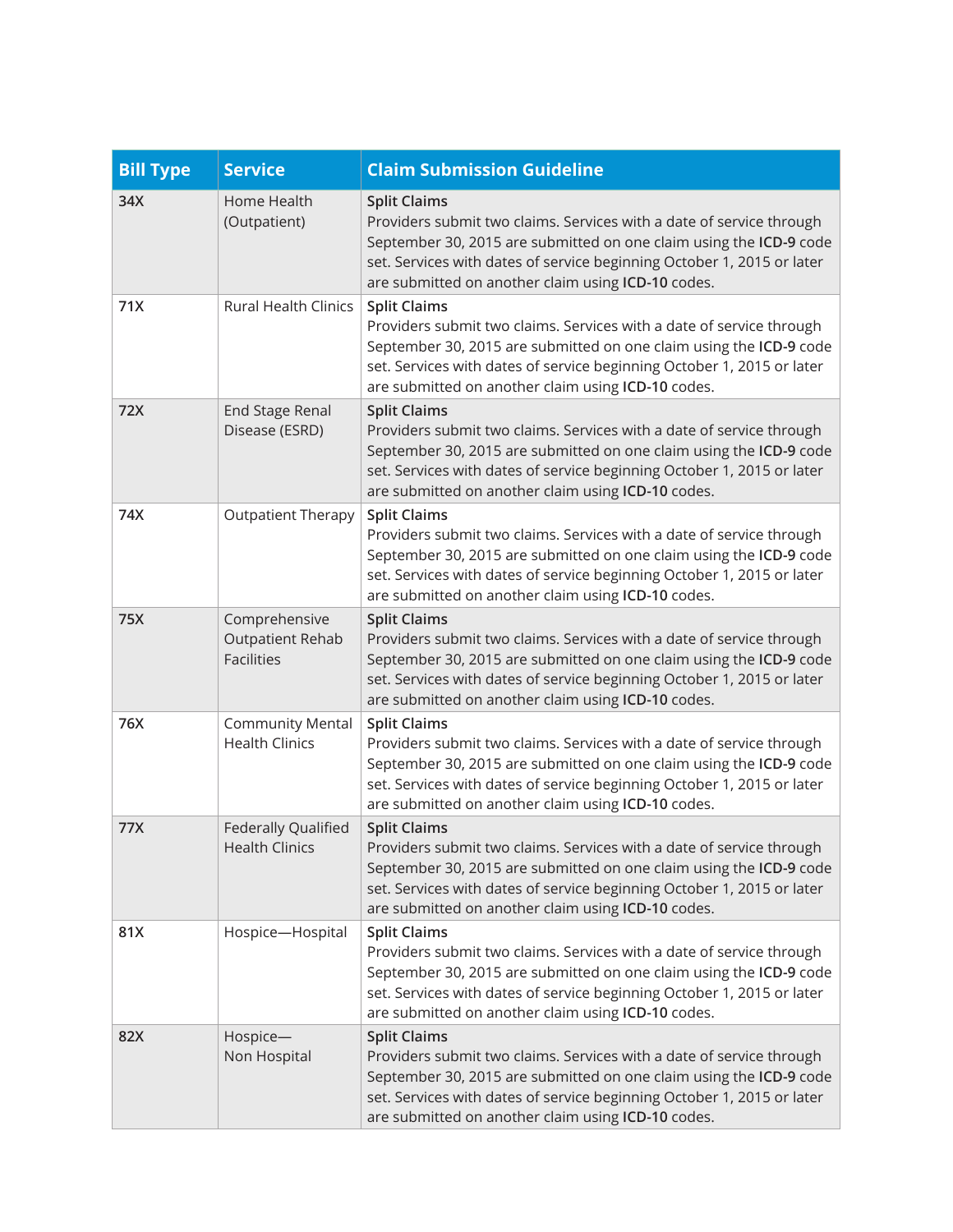| <b>Bill Type</b>                                                                    | <b>Service</b>                                                                   | <b>Claim Submission Guideline</b>                                                                                                                                                                                                                                                                                                                                                           |
|-------------------------------------------------------------------------------------|----------------------------------------------------------------------------------|---------------------------------------------------------------------------------------------------------------------------------------------------------------------------------------------------------------------------------------------------------------------------------------------------------------------------------------------------------------------------------------------|
| 85X                                                                                 | <b>Critical Access</b><br>Hospital                                               | <b>Split Claims</b><br>Providers submit two claims. Services with a date of service through<br>September 30, 2015 are submitted on one claim using the ICD-9 code<br>set. Services with dates of service beginning October 1, 2015 or later<br>are submitted on another claim using ICD-10 codes.                                                                                           |
| <b>Bundled</b><br>Outpatient<br><b>Services</b><br>3-day/1-day<br>Payment<br>Window | <b>Outpatient Services</b><br><b>Bundled with</b><br><b>Inpatient Claims</b>     | <b>Single Claim</b><br>Since outpatient services (with a few exceptions) are required to<br>be bundled on the inpatient bill if rendered within three (3) days of<br>an inpatient stay, if the inpatient hospital discharge is on or after<br>October 1, 2015 the claim must be submitted with ICD-10 codes for<br>those bundled outpatient services.                                       |
| Anesthesia                                                                          | Anesthesia Claims                                                                | <b>Single Claim</b><br>Anesthesia procedures that begin on September 30, 2015 but end<br>on October 1, 2015 are to be submitted with ICD-9 codes and use<br>September 30, 2015 as both the FROM and THROUGH dates.                                                                                                                                                                          |
| <b>DMEPOS</b>                                                                       | DME-Capped<br>Rentals and<br><b>Monthly Supplies</b>                             | <b>Split Claims</b><br>Providers submit two claims. Services with a date of service through<br>September 30, 2015 are submitted on one claim using the ICD-9 code<br>set. Services with dates of service beginning October 1, 2015 or later<br>are submitted on another claim using ICD-10 codes.                                                                                           |
| Single Item<br><b>Services</b>                                                      | <b>Emergency Room</b><br>Encounters and<br>Observation<br>Encounters             | <b>Single Claim</b><br>Single item services spanning the ICD-10 transition date will be<br>consolidated into one claim using ICD-9 codes.<br>Emergency Room services use the date the patient enters the ER.<br>Observation services use the date the observation begins.<br>Note: this guidance applies to both institutional and professional<br>Emergency Room and Observation services. |
| Professional<br>Global<br><b>Services</b>                                           | <b>Professional Global</b><br>Maternity and<br><b>Global Surgery</b><br>Services | <b>Single Claim</b><br>Claims with a through date on or after October 1, 2015 consolidate all<br>services into one claim using ICD-10 codes.                                                                                                                                                                                                                                                |